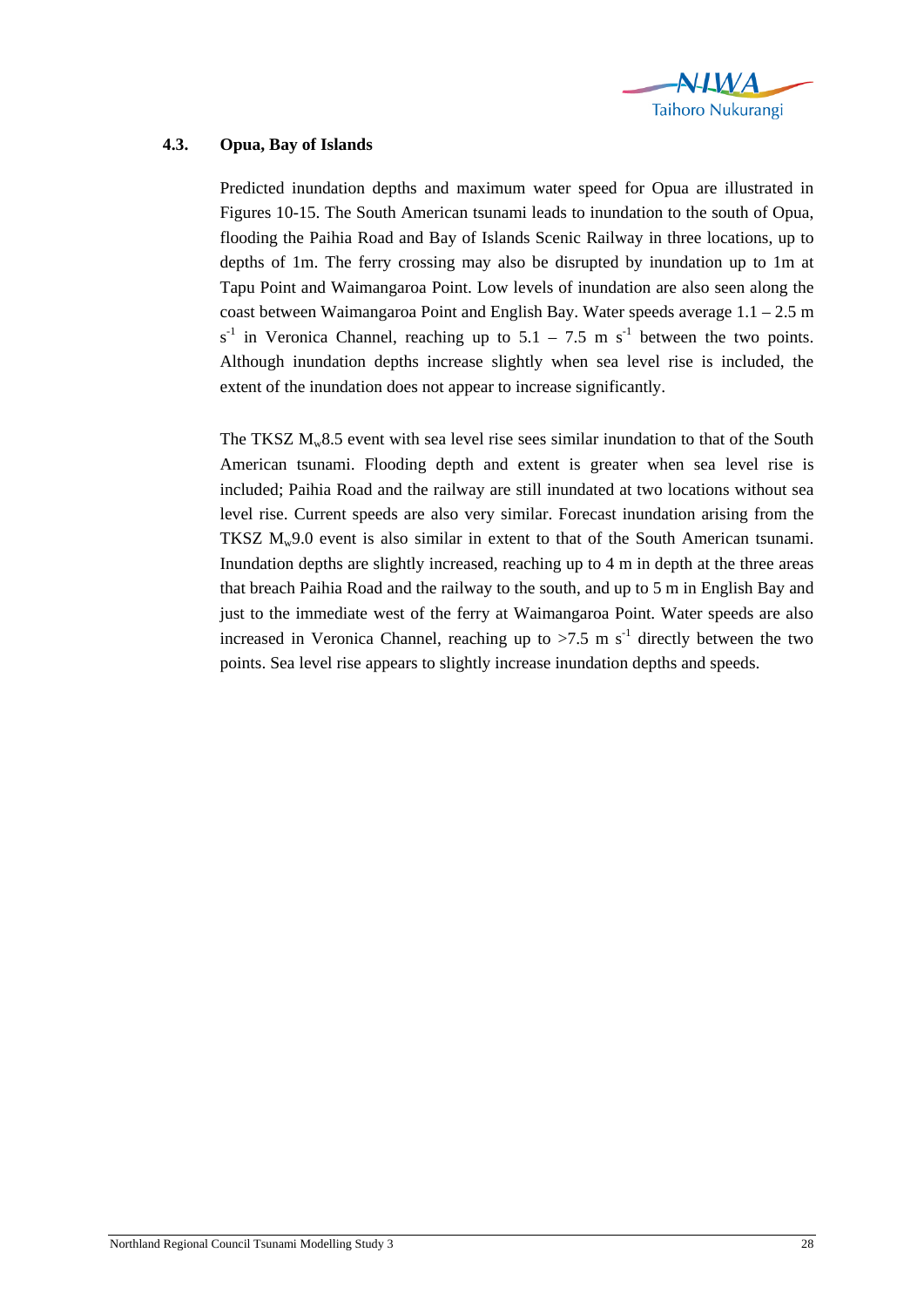



**Figure 10: Opua, Bay of Islands: Maximum inundation speed (upper) and depth (lower) plots for the South American tsunami scenario at MHWS (to extent of LiDAR).**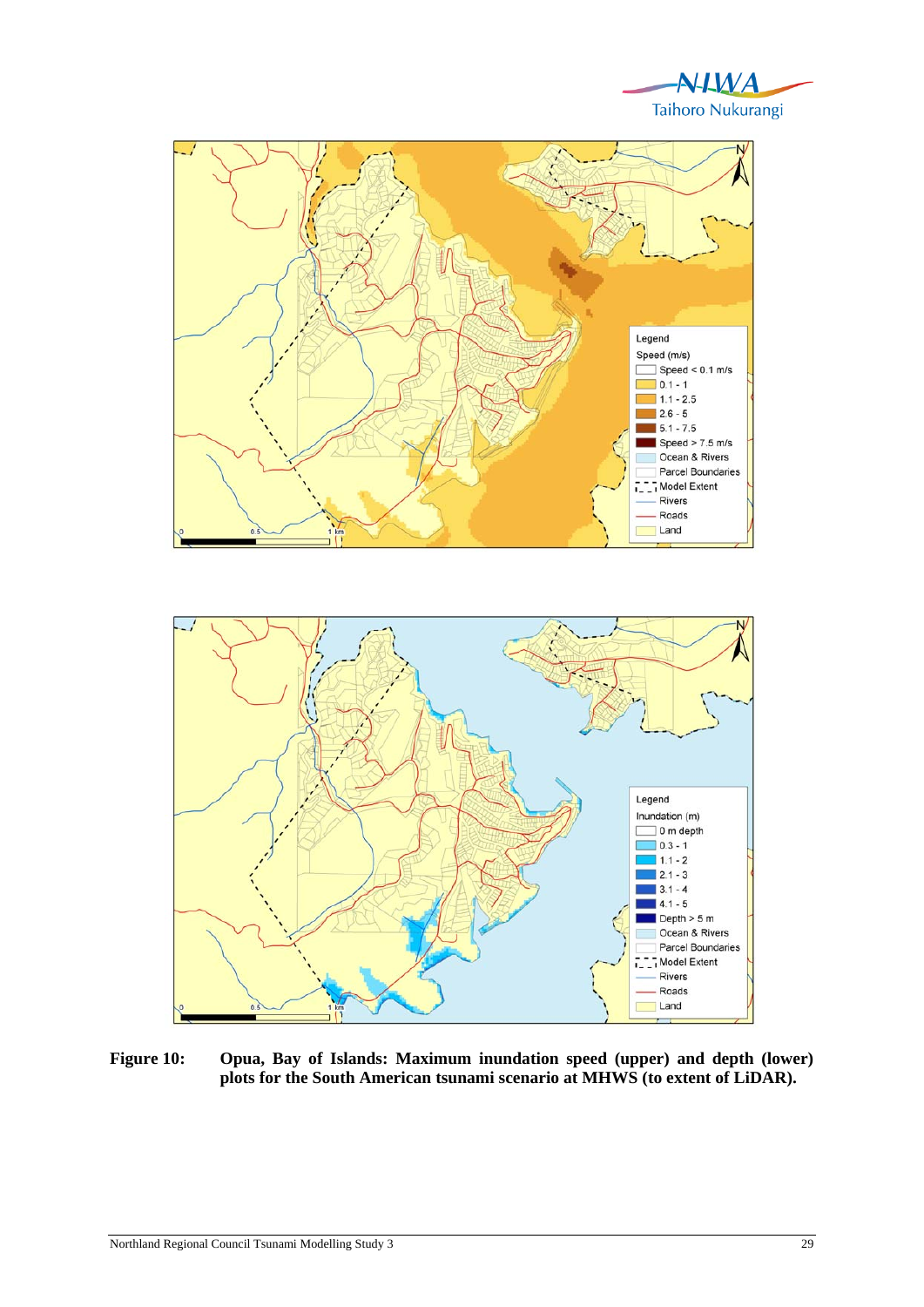



**Figure 11: Opua, Bay of Islands: Maximum inundation speed (upper) and depth (lower) plots for the South American tsunami scenario at MHWS + 50cm (to extent of LiDAR).**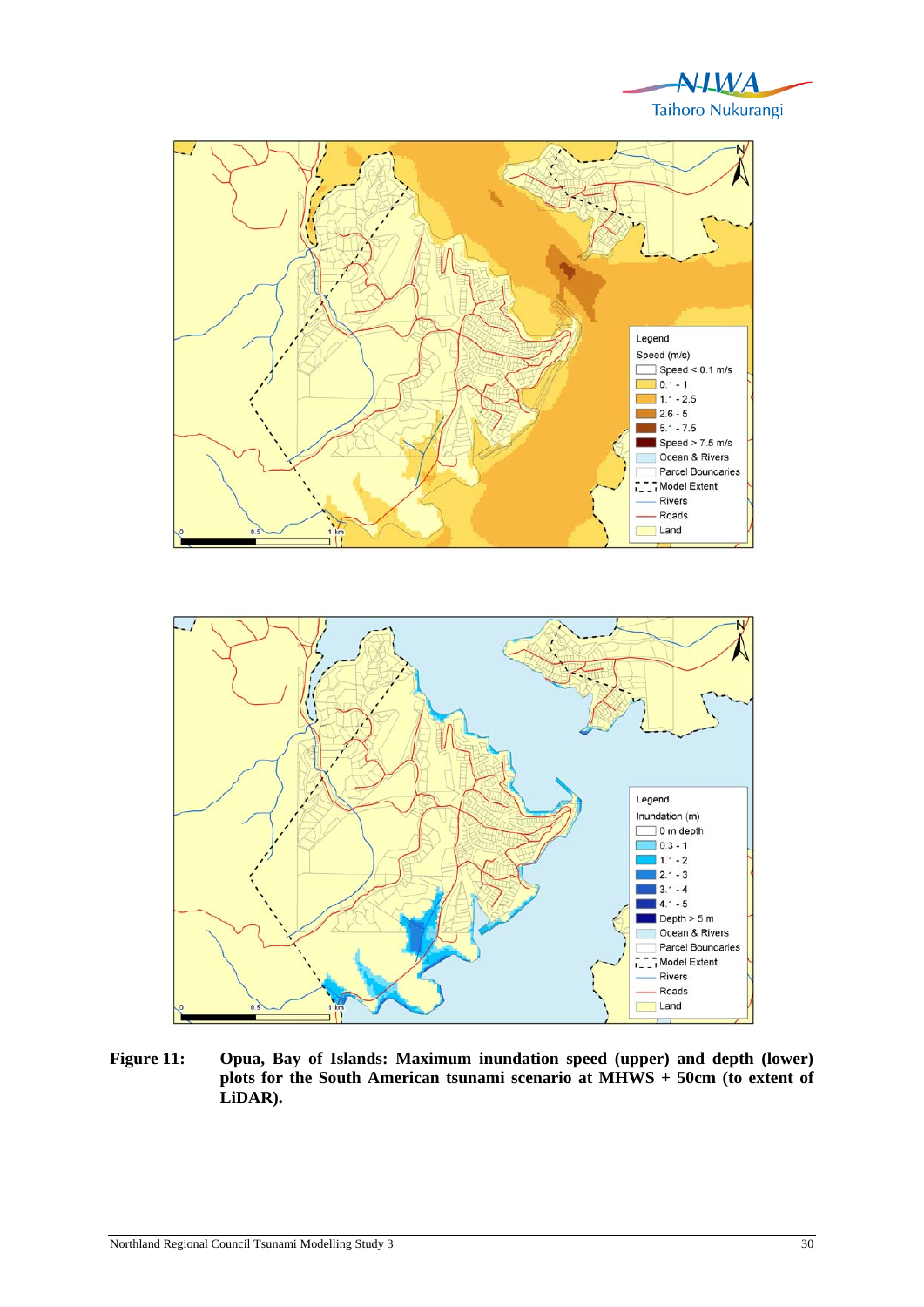



**Figure 12: Opua, Bay of Islands: Maximum inundation speed (upper) and depth (lower) plots for the Mw8.5 Tonga-Kermadec subduction zone scenario at MHWS (to extent of LiDAR).** 

T. T. Model Extent Rivers Roads Land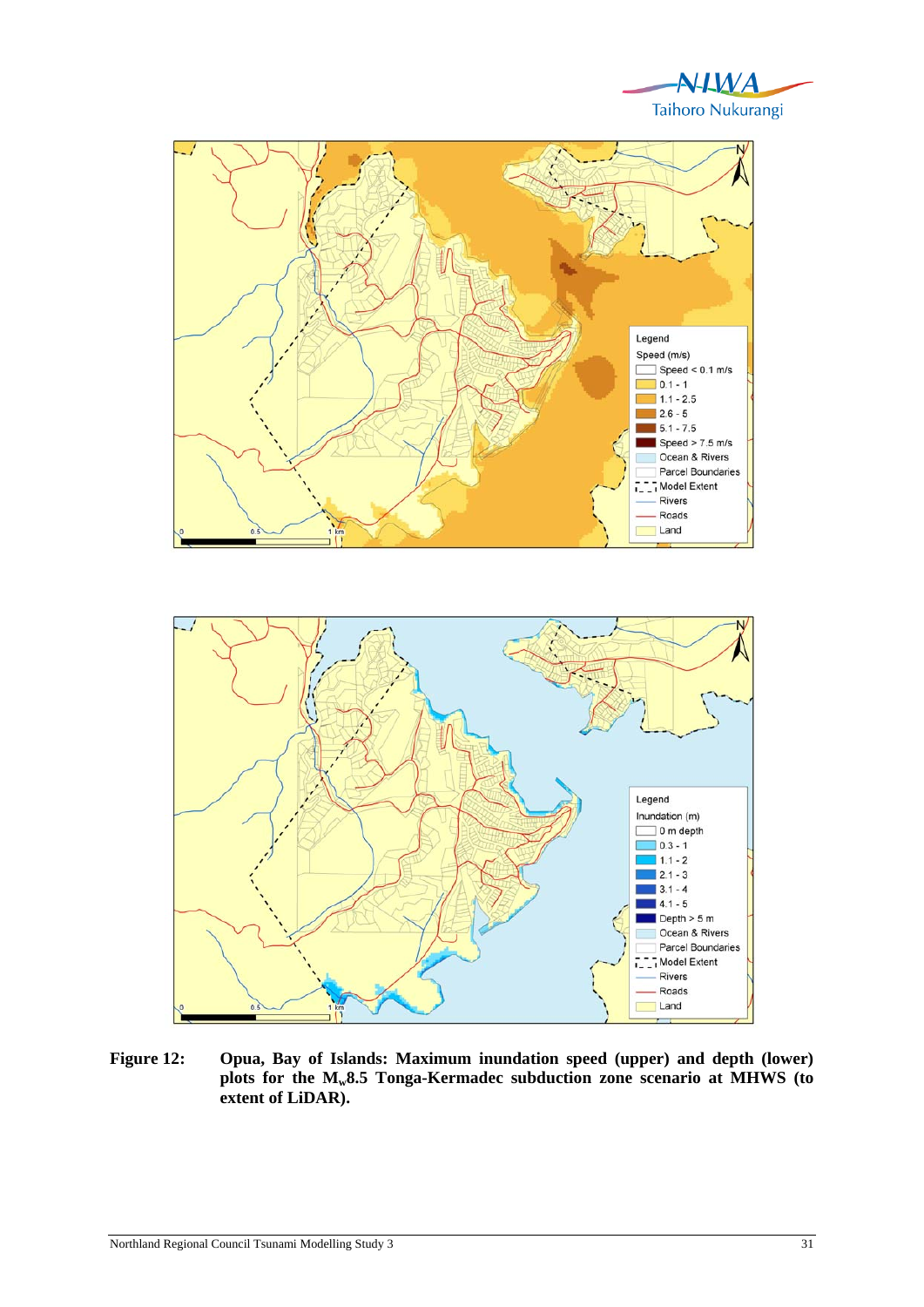





**plots for the Mw8.5 Tonga-Kermadec subduction zone scenario at MHWS + 50cm (to extent of LiDAR).** 

Ocean & Rivers Parcel Boundaries T. T. Model Extent Rivers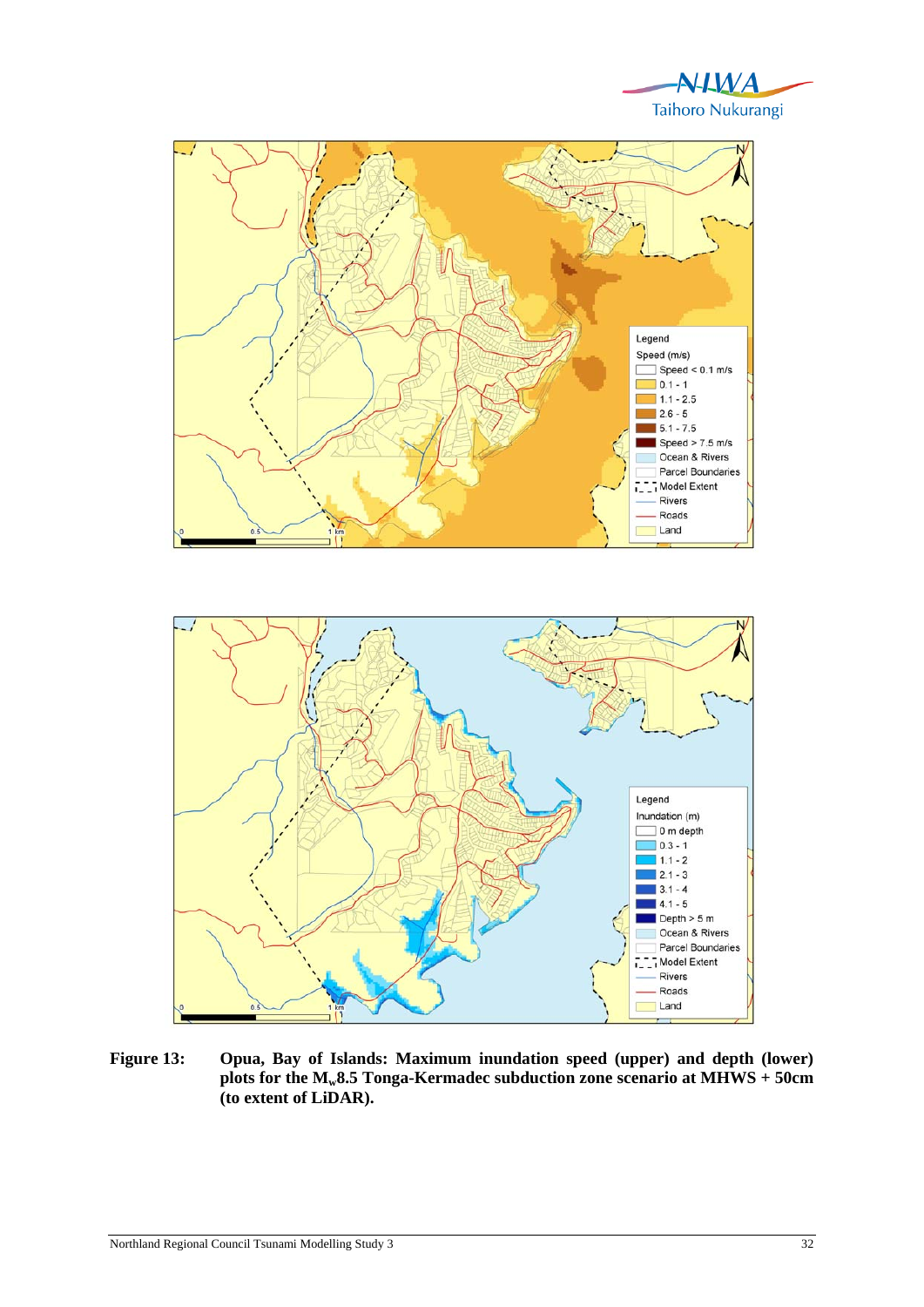

 $2.1 - 3$  $3.1 - 4$  $4.1 - 5$ Depth  $> 5 m$ Ocean & Rivers Parcel Boundaries T. T. Model Extent Rivers Roads Land